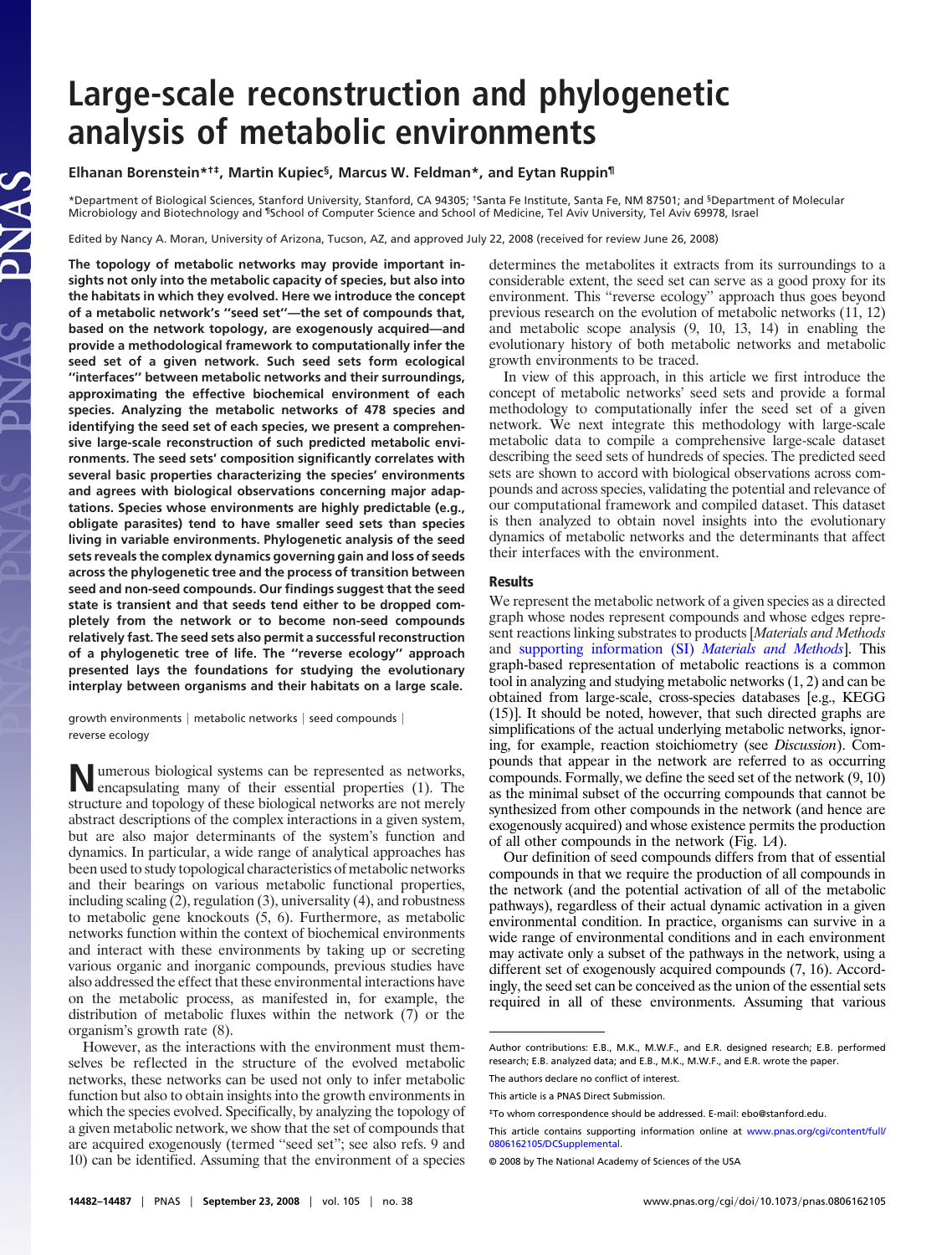action of a metabolic network with its environment. Seed compounds must be externally acquired from the environment and are highlighted in red. (*B*) The procedure for identifying seed compounds is illustrated in a simple synthetic network. The network is decomposed into its SCC (illustrated as contour lines surrounding sets of nodes) using Kosaraju's algorithm (19). SCC decomposition reduces the seed detection problem to the simpler problem of detecting source components (i.e., components with no incoming edges) in a directed acyclic graph, where each source component forms a collection of candidate seed compounds. The source components are highlighted in red. The color saturation of the original nodes denotes the seed's confidence level, *C* (*Materials and Methods*), with a darker red indicating a higher confidence level. Although some of the seed compounds are easily identified (e.g., those forming the first step of an isolated and directed metabolic pathway), in a complex network the full set of seed compounds cannot easily be found without such a graph-theory algorithm. (*C*) The metabolic network of *Buchnera* with the seed compounds highlighted in red as in *B*. The seed set in this organism (which possesses a metabolic network of 314 occurring compounds) is composed of 61 chemicals (of these, only 38 have a confidence level  $C = 1$ ). See also [Table S2.](http://www.pnas.org/cgi/data/0806162105/DCSupplemental/Supplemental_PDF#nameddest=ST2)

alternative pathways have evolved and are retained because of their adaptive value in some environment (17), the seed set represents the overall, static metabolic ''interface'' (or metabolic ''potential''; see also ref. 18) of each organism (and may serve as a characterizing proxy for its effective biochemical habitat).

We developed a graph-based algorithm to detect the seed set of a given network (see *Materials and Methods* and Fig. 1*B* for more details). This algorithm is based on a fast method for strongly connected components (SCC) decomposition (19) and can therefore easily scale up and be applied to large-scale network data. Next we constructed the metabolic networks of 478 species [\(Table S1\)](http://www.pnas.org/content/vol0/issue2008/images/data/0806162105/DCSupplemental/SD1.xls) using data from a large-scale metabolic reactions database (*Materials and Methods*) and applied the seed set detection algorithm to identify the seed compounds in each network [\(Dataset S1\)](http://www.pnas.org/content/vol0/issue2008/images/data/0806162105/DCSupplemental/SD2.xls). This compilation results in a comprehensive large-scale dataset of predicted biochemical environments of hundreds of species and facilitates a cross-species comparison of such seed sets.

Clearly, large-scale metabolic data are usually based on genome annotation, largely from automated, comparison-based methods (15), and as such are bound to be incomplete and inaccurate (20). This can potentially have a marked effect on the composition of the inferred seed sets. However, examining the effect of missing or erroneous data (*[SI Text](http://www.pnas.org/cgi/data/0806162105/DCSupplemental/Supplemental_PDF#nameddest=STXT)* and [Fig. S1\)](http://www.pnas.org/cgi/data/0806162105/DCSupplemental/Supplemental_PDF#nameddest=SF1), we find that the identified seed sets are fairly robust to perturbations of the raw metabolic data. Still, considering the inherent noise and incompleteness associated with these data, we focus here mostly on the identification of significant large-scale statistical signals and phylogenetic patterns characterizing the seed set composition across the tree of life.

To exemplify the composition of a seed set obtained by our analysis and its alignment with known findings concerning the organism's environment, we focus first on a single species whose habitat is simple and well characterized. The obligate endocellular symbiont *Buchnera aphidicola* has lost many biosynthetic genes and demonstrates extremely successful symbiosis with its aphid host; it provides the host with amino acids that are essential for aphids (i.e., that aphids cannot synthesize) and relies on the host for nutrients it cannot synthesize (such as certain amino acids that are nonessential for aphids) (21–23). *Buchnera* has retained substrate-specific transporters only for glucose and mannitol (21) and is responsible for sulfate assimilation, a capability not possessed by the aphid (24). Finally, it lacks all of the TCA cycle genes except for those coding



for the 2-oxoglutarate dehydrogenase complex (21). The composition of the *B. aphidicola* seed set obtained by our analysis (Fig. 1*C* and [Table S2\)](http://www.pnas.org/cgi/data/0806162105/DCSupplemental/Supplemental_PDF#nameddest=ST2) is in clear agreement with the above observations. It contains the most abundant nonessential amino acids for aphids, glutamate and glutamine [which*Buchnera* uses as a substrate for the synthesis of other, essential amino acids (23)], and is devoid of all of the host essential amino acids. The seed set also includes glucose and mannitol (as the only carbon sources), 2-oxoglutarate, and sulfate, as well as thiamine (vitamin B1) and spermine (an essential growth factor).

To further confirm that the composition of the seed sets obtained by our analysis is consistent with known large-scale biological observations concerning the compounds that various species extract from their environments, we consider several key compounds and examine their presence and absence pattern in the occurring compound sets (phyletic occurrence pattern) and seed sets (phyletic seed pattern) across all of the species in our analysis (*[SI Materials](http://www.pnas.org/cgi/data/0806162105/DCSupplemental/Supplemental_PDF#nameddest=STXT) [and Methods](http://www.pnas.org/cgi/data/0806162105/DCSupplemental/Supplemental_PDF#nameddest=STXT)* and [Fig. S2\)](http://www.pnas.org/cgi/data/0806162105/DCSupplemental/Supplemental_PDF#nameddest=SF2). For example, while many species can synthesize all of the amino acids they require, animals have lost their ability to make some amino acids (referred to as essential amino acids) and acquire them through their diet. Conversely, some obligate intracellular parasites have lost the ability to produce the nonessential amino acids and rely on their host for exogenous provision of these amino acids (21, 25). Comparing the resulting phyletic pattern for phenylalanine (an essential amino acid) with that obtained for glutamate (a nonessential amino acid), we find these patterns to be in complete accordance with the above observations [\(Fig. S3\)](http://www.pnas.org/cgi/data/0806162105/DCSupplemental/Supplemental_PDF#nameddest=SF3). Another example is biotin (vitamin B7), an essential cofactor in carboxylation reactions. Of the 42 species that were reported in a recent comparative genomics study (26) to synthesize biotin (and hence do not require biotin uptake from the environment), indeed, 40 have biotin as an occurring compound but not as a seed compound. Of the 24 species that were reported as lacking this capacity, 20 do have biotin as a seed. Interestingly, the four species that seem to lack the capacity to synthesize biotin and do not have biotin in their seed sets all have as a seed the same biotin biosynthetic precursor, dethiobiotin, which has been shown to allow various biotin auxotrophic bacteria to grow in the absence of biotin (27). Additional examples and details are presented in *[SI Text](http://www.pnas.org/cgi/data/0806162105/DCSupplemental/Supplemental_PDF#nameddest=STXT)* and *[SI Materials and Methods](http://www.pnas.org/cgi/data/0806162105/DCSupplemental/Supplemental_PDF#nameddest=STXT)*. Identified seeds are also correlated with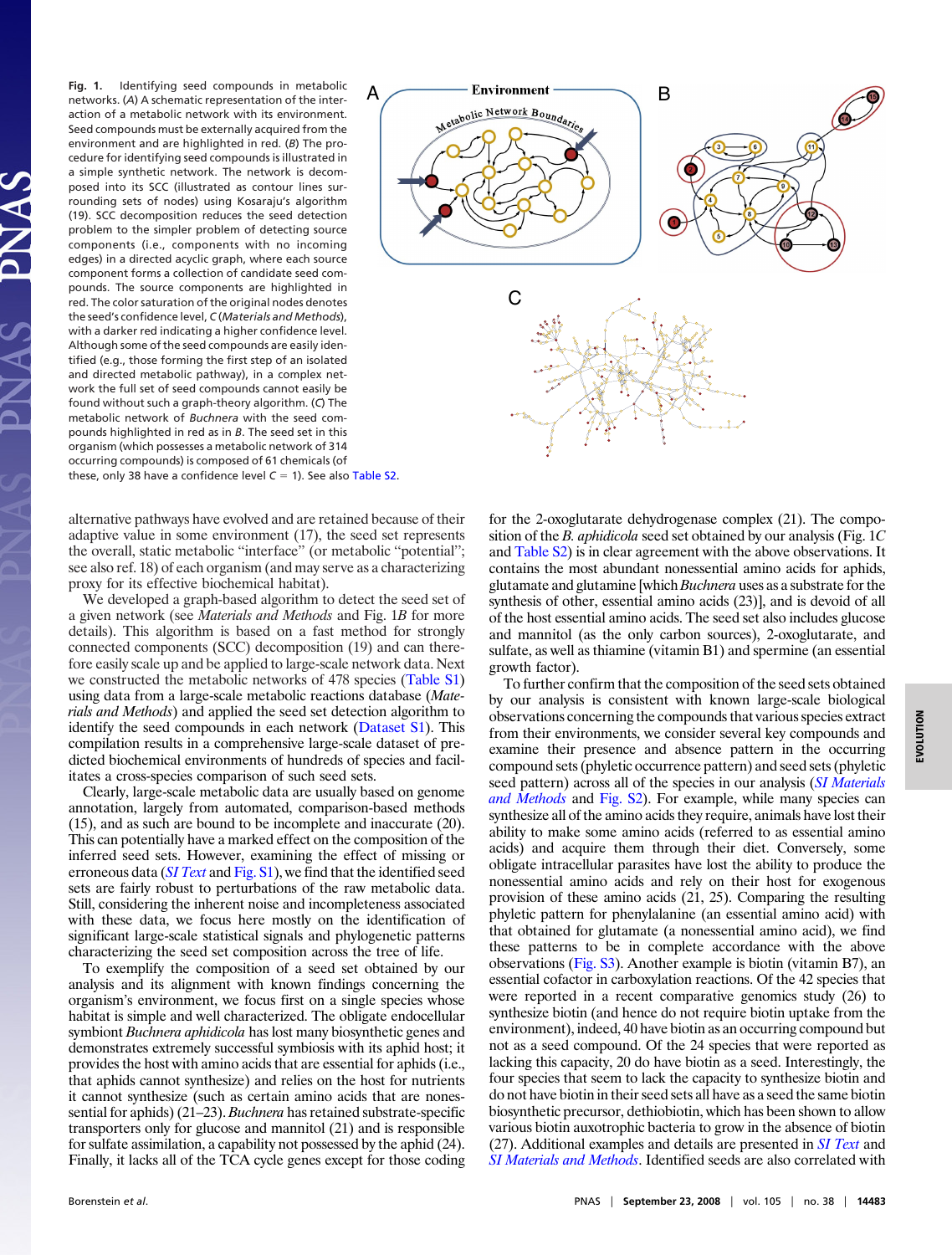global topological features and are enriched in certain metabolic pathways (*[SI Text](http://www.pnas.org/cgi/data/0806162105/DCSupplemental/Supplemental_PDF#nameddest=STXT)*).

Further validation, spanning both multiple species and multiple compounds, builds on data concerning the biosynthetic capacity of several agents of human ehrlichiosis (an emerging infectious disease, primarily transmitted by ticks or trematodes). These intracellular vector-borne pathogens are of particular interest in the context of our work, because their life cycle involves both vertebrate and invertebrate hosts and thus requires metabolic adaptation to very different environments (see also ref. 28). A recent comparative genomics study explored the ability of these newly sequenced Anaplasmataceae (as well as that of other species from the Rickettsias order and other insect symbionts) to synthesize amino acids and major vitamins and cofactors (ref. 29 and table 5 therein). Comparing our identified seed sets with these data (spanning nine species and 30 compounds; [Table S3\)](http://www.pnas.org/cgi/data/0806162105/DCSupplemental/Supplemental_PDF#nameddest=ST3), we examined whether compounds reported in ref. 29 not to be synthesized in a specific species (and therefore to be exogenously acquired) are correctly classified by our algorithm as seeds, and whether compounds that can be synthesized are correctly classified as non-seeds (*[SI Materials](http://www.pnas.org/cgi/data/0806162105/DCSupplemental/Supplemental_PDF#nameddest=STXT) [and Methods](http://www.pnas.org/cgi/data/0806162105/DCSupplemental/Supplemental_PDF#nameddest=STXT)*). We find an overall strong agreement between the two datasets, with a classification accuracy of 79%  $[P < 10^{-6}$ ; and accuracy of 93%  $(P < 10^{-5})$  for the 10 cofactors alone; *[SI Materials](http://www.pnas.org/cgi/data/0806162105/DCSupplemental/Supplemental_PDF#nameddest=STXT) [and Methods](http://www.pnas.org/cgi/data/0806162105/DCSupplemental/Supplemental_PDF#nameddest=STXT)*]. Moreover, focusing only on our ability to correctly predict exogenously acquired seed compounds, we reach 95% precision (percent of correctly identified seeds out of all predicted seeds; *[SI Materials and Methods](http://www.pnas.org/cgi/data/0806162105/DCSupplemental/Supplemental_PDF#nameddest=STXT)*) and 67% recall (percent of correctly identified seeds of all exogenously acquired compounds). Considering the inherent noise in the underlying metabolic data (see *[SI Text](http://www.pnas.org/cgi/data/0806162105/DCSupplemental/Supplemental_PDF#nameddest=STXT)*), these scores attest to the ability of our method to successfully identify exogenously acquired compounds.

Having demonstrated that the obtained seed set data agree with various biological observations both across compounds and across species, we now turn to identify large-scale relations between the size and composition of the identified seed sets and the species' environments. Here we limit our analysis only to the prokaryotic species, for which large-scale environmental data can be obtained (*Materials and Methods*). Furthermore, prokaryotes facilitate a comparison between different habitats without the complications associated with tissue-specific metabolism or varying trophic levels. We find that organisms that live in extreme and narrowly defined habitats (e.g., Archaea) tend to have smaller networks and smaller seed sets (see also ref. 13 and [Fig. S4\)](http://www.pnas.org/cgi/data/0806162105/DCSupplemental/Supplemental_PDF#nameddest=SF4). This strong correlation between the organism's environment and the network's structure and organization is particularly apparent for the bacterial phyla; the phyla with the smallest metabolic networks and smallest seed sets are *Rickettsias*, *Mollicutes*, *Spirochete*, and *Chlamydia*, which are mostly obligate intracellular parasites, inhabiting well defined and predictable environments (Fig. 2*A*). Moreover, specialized species living in a highly predictable environment (e.g., marine thermal vents) not only tend to have fewer occurring compounds in their networks than those living in multiple habitats, but also require a smaller fraction of these compounds as seeds ( $P < 3 \times 10^{-4}$  and  $P <$ 0.03, respectively; Wilcoxon rank sum test). The positive correlation between variable environments and larger seed sets is further confirmed by a marked statistical correlation between the fraction of the occurring compounds included in the seed set (a normalized measure of seed sets' size, controlling for network size variation) and an index of environmental variability  $(0.27, P < 0.004;$  Spearman rank correlation; *Materials and Methods*). Moreover, we also find a high correlation between the fraction of the compounds in the seed set and the ratio between the number of transcription factors and genome size  $(0.4, P < 2 \times 10^{-7})$ ; Spearman rank correlation; *Materials and Methods* and Fig. 2*B*), the latter of which is known to correlate with habitat variability (30). These results suggest that although species that rely on a highly predictable environment can take up from it many compounds (rather than synthesizing them), overall they still extract significantly fewer



**Fig. 2.** The size of seed sets across different phyla. (*A*) The average number of reactions and seed compounds across different bacterial taxonomic phyla. The number of seed compounds is estimated by the number of source components. Evidently, phyla that include mostly obligate intracellular parasites have, on average, the smallest metabolic networks and smallest seed sets. (*B*) The fraction of the occurring compounds included in the seed set as a function of the ratio between the number of transcription factors and the genome size, across prokaryotic phyla. Again, phyla of intracellular parasites (e.g.,*Rickettsias*,*Mollicutes*, *Spirochete*, and *Chlamydia*) inhabiting well defined and predictable environments have small seed sets (even when normalized by the number of compounds in the network) and a small number of transcription factors. The solid line represents a linear regression. The strong correlation attests to the alignment between the size of the seed set and habitat variability.

compounds than those organisms that have to survive in a wide range of environmental niches. These findings also support our intuition above; the seed set is a union of the various essential sets that correspond to the different environmental conditions in which the species can survive.

Using a covariation correlation assay (*Materials and Methods*) we further confirm that the growth environment of the various prokaryotic species correlates not only with the size of the seed sets but also with their composition. Data concerning the growth environment of each species are represented as a vector of four attributes (salinity, oxygen requirements, temperature range, and habitat) using discrete categories to describe each attribute (*Materials and Methods*, *[SI Materials and Methods](http://www.pnas.org/cgi/data/0806162105/DCSupplemental/Supplemental_PDF#nameddest=STXT)*, and *[SI Text](http://www.pnas.org/cgi/data/0806162105/DCSupplemental/Supplemental_PDF#nameddest=STXT)*). Considering the 446 bacterial and archaeal taxa for which environmental data can be obtained, a significant correlation of 0.25 (Pearson correlation test,  $P < 10^{-3}$ ; *Materials and Methods*) is found between the environmental ''signature'' and the seed composition of a species. This correlation is in fact higher than that found between the environmental signature and the occurring compounds composi-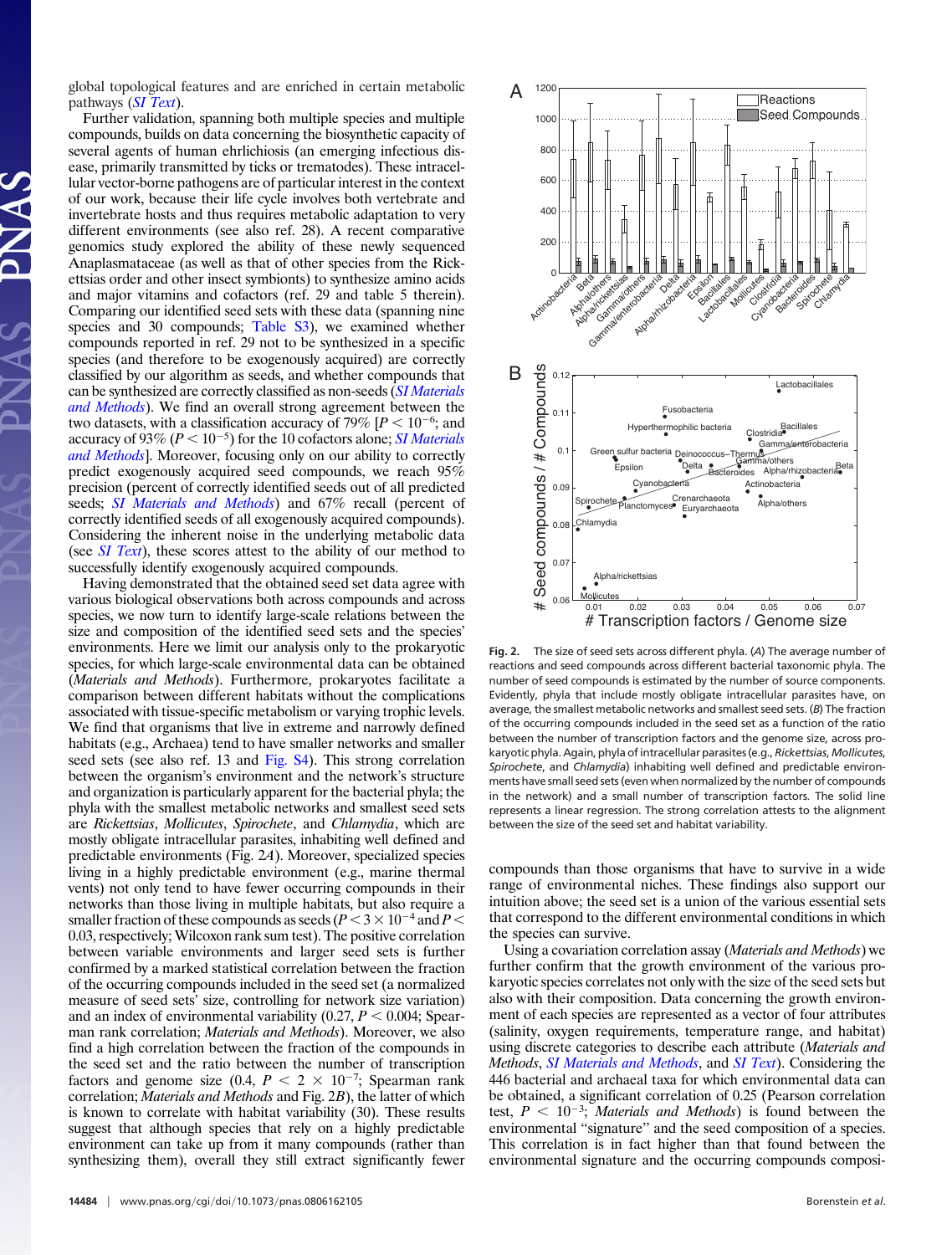## **Table 1. The relative frequencies of transitions across the phylogenetic tree between the various states of a compound**

| Original state | New state |          |        |  |
|----------------|-----------|----------|--------|--|
|                | Absent    | Non-seed | Seed   |  |
| Absent         |           | 10.2058  | 7.2822 |  |
| Non-seed       | 20.5747   |          | 8.0365 |  |
| Seed           | 31.9681   | 21.9327  |        |  |

These frequencies describe the expected number of transitions from one state to the other among 100 transition events in a random set of compounds with an equal number in each state. The values presented are based on ancestral network reconstruction (*Materials and Methods*, second assay). The transition rates that were obtained based on the compounds' phyletic patterns (first assay) and on maximum likelihood estimates (third assay) demonstrate qualitatively similar trends and can be found in [Tables S4 and S5.](http://www.pnas.org/cgi/data//DCSupplemental/Supplemental_PDF#nameddest=ST4) Note that this measure controls for the different frequencies of the various states in the data and hence is not biased by the smaller number of seed states.

tion (0.21, Pearson correlation test,  $P < 10^{-3}$ ) despite the fact that occurring sets are markedly bigger than seed sets and potentially carry more information. For certain environmental attributes, species that share the same attribute value also tend to have similar seed sets. Specifically, species with microaerophilic, facultative, and aerobic oxygen requirements, multiple habitat, and mesophilic temperature range have significantly more similar seed sets than expected by chance  $(P < 0.05$  after multiple testing correction; *Materials and Methods*).

Next, we characterize the evolutionary dynamics governing the gain and loss of seed and non-seed occurring compounds across a phylogenetic tree of life and the transitions between seed and non-seed states. To this end we analyzed the seed and occurring sets using methods borrowed from molecular evolution analysis (31, 32) and gene conservation analysis (33) and applying several phylogenetic analysis approaches (including both maximum parsimony algorithms and maximum likelihood models; *Materials and Methods*). Specifically, we considered a reference sequence-based tree and estimated the rate at which various compounds are integrated into (and lost from) evolving metabolic networks, and the rates at which seed compounds become non-seed occurring compounds and vice versa (*Materials and Methods*; Table 1). These estimates control for phylogenetic relations and can separate speciation dynamics from transition events.

Our findings suggest that novel compounds are integrated into metabolic networks as either seed or non-seed compounds, where integration events of non-seeds are  $\approx 1.5-2$  times more frequent than integration of seeds (Table 1). Yet seed compounds have a higher tendency than non-seed compounds to be dropped completely from the network. Moreover, the rate of transition of a seed compound into a non-seed occurring compound is higher than that of the reverse process (Table 1). These findings suggest that, in general, the seed status is a transient phase in the ''life'' of a compound and that seed compounds tend to either be completely dropped from the network or change into non-seed compounds relatively fast. We further calculate several conservation measures (*Materials and Methods*) to estimate the expected evolutionary ''lifespan'' of the seed and non-seed states. We find that the seed state is significantly less conserved than the non-seed state (loss rates of 0.0523 and 0.0378, respectively;  $P < 10^{-12}$ , Wilcoxon rank sum test), confirming again the transient nature of the seed status.

Finally, the seed content of the various species included in our analysis was used to reconstruct a phylogenetic tree *de novo* (*[SI](http://www.pnas.org/cgi/data/0806162105/DCSupplemental/Supplemental_PDF#nameddest=STXT) [Materials and Methods](http://www.pnas.org/cgi/data/0806162105/DCSupplemental/Supplemental_PDF#nameddest=STXT)*) in a manner analogous to gene contentbased phylogenies. Remarkably, this tree of life not only successfully clusters most of the taxonomic groups (Fig. 3) but is just as accurate (measured by its distance from a reference sequencebased tree; *[SI Materials and Methods](http://www.pnas.org/cgi/data/0806162105/DCSupplemental/Supplemental_PDF#nameddest=STXT)*) as a tree based on the entire set of occurring compounds (Table 2), despite being based on a



Fig. 3. Phylogenetic tree based on seed compounds content. (Bac), Bacteria (orange squares); (Arc), Archaea (cyan triangles); (Pla), plants (light green circles); (Ani), animals (blue circles); (Fun), fungi (dark green circles); (Pro), protists (purple circles).

significantly smaller number of compounds (seed compounds account, on average, for only 10.8% of the occurring compounds). This accurate reconstruction of a phylogenetic tree is not expected by chance for such small subsets of the occurring compounds, as demonstrated by the markedly less accurate trees obtained with random compound sets (Table 2), suggesting that the identified seed sets are a significant and fundamental characteristic of each species and its evolutionary history. A principal component analysis further demonstrates that the composition of the seed sets can be used to partition the major taxonomic groups (*[SI Text](http://www.pnas.org/cgi/data/0806162105/DCSupplemental/Supplemental_PDF#nameddest=STXT)*).

### **Discussion**

This study introduces a large-scale reconstruction of metabolic environments using a cross-species analysis of 478 metabolic networks (and  $>2,200$  metabolic compounds) to infer the set of compounds that each species extracts from its environment. Our

| Table 2. The distances of phylogenetic trees based on seed |
|------------------------------------------------------------|
| compounds sets, occurring compounds sets, and random       |
| compound sets from a sequence-based reference tree         |

| Reconstruction<br>method | <b>Distance</b><br>measure | Seed<br>sets | Occurring<br>sets | Random<br>sets |
|--------------------------|----------------------------|--------------|-------------------|----------------|
| NJ                       | <b>BSD</b>                 | 3.22         | 3.23              | 5.61(0.01)     |
| NJ                       | SD                         | 224          | 214               | 341.2 (4.2)    |
| FM                       | <b>BSD</b>                 | 3.23         | 3.25              | 5.64(0.01)     |
| FM                       | SD                         | 216          | 228               | 339.8 (4.6)    |

Random compound sets are of the same size as the real seed sets. Results for the random sets show average value and standard deviation. Trees are reconstructed and compared by using various common algorithms (*[SI Materials and](http://www.pnas.org/cgi/data//DCSupplemental/Supplemental_PDF#nameddest=STXT) [Methods](http://www.pnas.org/cgi/data//DCSupplemental/Supplemental_PDF#nameddest=STXT)*). NJ, neighbor-joining; FM, Fitch–Margoliash; BSD, branch score distance; SD, symmetric difference.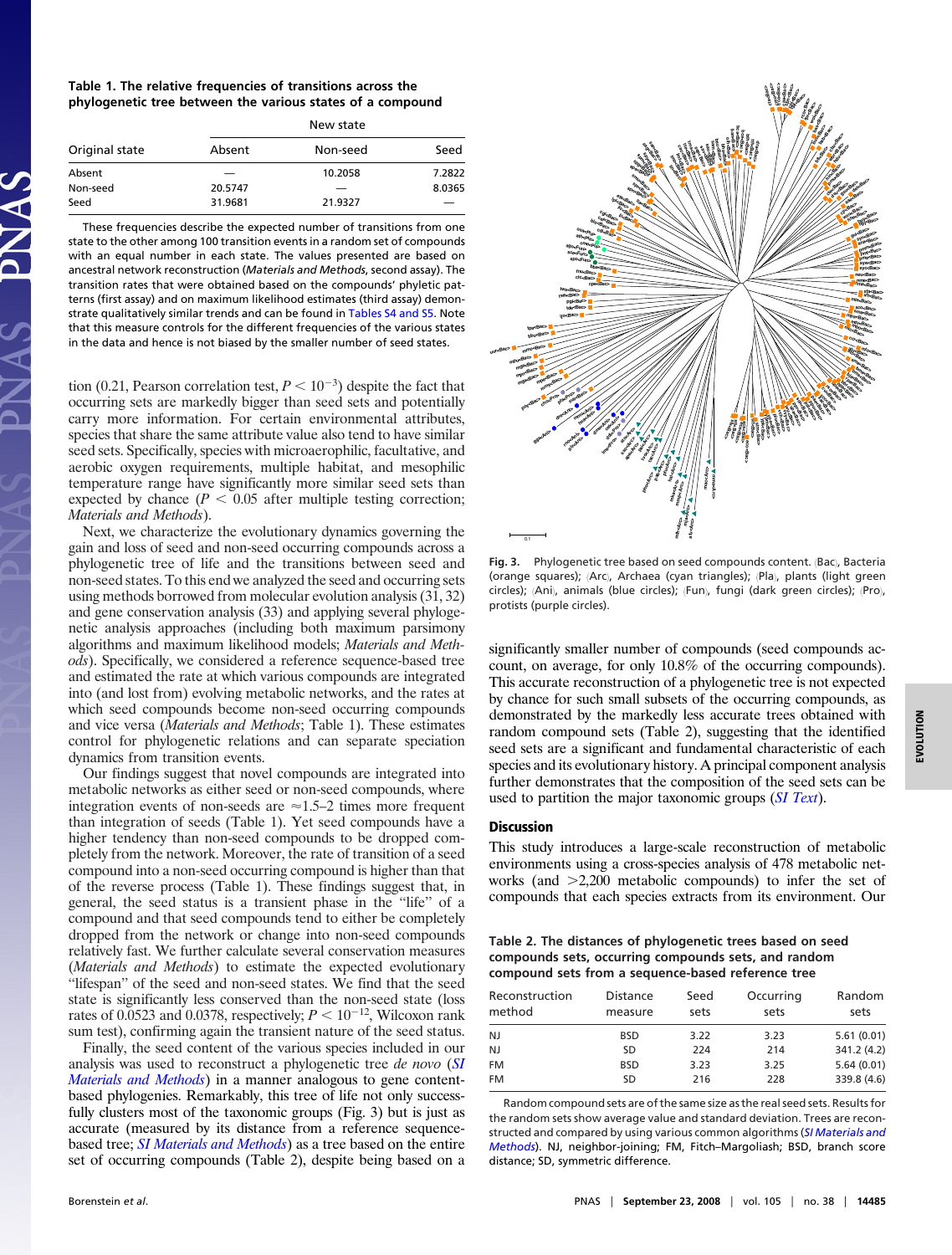analysis is based on network topology alone and ignores many other properties of metabolic reactions such as stoichiometry (the quantitative relationships between the reactants and the products of each reaction), rate, and dynamics. The network representation also weighs all pathways equally, ignoring the important distinction between catabolic and anabolic pathways. Incorporating these properties into the metabolic network model and applying a more involved analysis (such as constraint-based stoichiometric modeling) can potentially yield more accurate results (34) (see also *[SI Text](http://www.pnas.org/cgi/data/0806162105/DCSupplemental/Supplemental_PDF#nameddest=STXT)* on the potential effect of topology-based analysis on seed identification in autocatalytic cycles). The seed sets obtained with our simplified network model may thus suggest large-scale patterns in the metabolic data rather than reflect accurate stoichiometric constraints. Yet, despite these shortcomings, topological analysis has several important advantages: Most importantly and essential to the kind of analysis presented here, metabolic network topologies can readily be obtained for hundreds of species (unlike stoichiometric and kinetic models that are available only for a very small number of species), allowing a phylogenetic, large-scale analysis (30). Topology-based models also lend themselves to methods and algorithms (mostly borrowed from graph theory or complex network analysis), facilitating analyses that may not be tractable in other, more complicated models. Specifically, seed set identification—for which we have introduced a fast and relatively simple algorithm in the graph representation—is an extremely challenging task in stoichiometric networks, demanding complex optimization schemes (such as mixed-integer programming) that do not scale up to real-life size networks. Lastly, the identified seed compounds dataset was shown to agree with biological observations across species and across compounds and facilitated the characterization of various environmental factors that affect the seed sets and the dynamics by which metabolic networks evolve.

Seed sets' size was shown to correlate strongly with environmental variability, and their composition was shown to covary with several environmental features. The estimated transition rates between seeds and non-seeds and the gain and loss rate of compounds provide a detailed characterization of the overall patterns governing network evolution and suggest a complex dynamic process. The seed status of a compound appears to be relatively transient, whereas such compounds tend to be rapidly lost or convert to non-seed compounds (probably as adaptation occurs and the synthesis of these compounds from new seeds evolves). These dynamics echo those revealed in studies of horizontal gene transfer that have shown that such transfer is more likely to occur in peripheral reactions involved in nutrient uptake or first metabolic steps (11). The transition rate of seeds to non-seeds, which was found to be higher than the transition rate of the reverse process, is also in agreement with the *retrograde* model of network evolution (35) (positing a substrate-driven process where metabolic pathways are assembled ''backwards'' in an opposite direction to the flow of the metabolic pathway). However, the higher overall rate of nonseed compounds' integration and the still relatively high rate of transition of non-seeds into seeds (representing the evolution of strategies for externally acquiring previously produced compounds) suggest that other processes [e.g., the patchwork model (36)] may play an important role in the evolution of metabolic networks and that these processes are not mutually exclusive (see also ref. 37). The remarkable capacity for adaptation to a wide range of environmental niches is further exemplified by the successful reconstruction of a seed-based tree of life. The seed set analysis presented in this paper and the above findings illustrate the enormous potential of the ''reverse ecology'' approach (30) and facilitate further large-scale, cross-species studies concerning the evolutionary forces that shape the interplay between living organisms and their habitats.

**Metabolic Networks and Relevant Data.** Metabolic networks data were downloaded from the KEGG database (15), version 41.1 (February 2007). In total, the metabolic networks of 558 species [\(Table S1\)](http://www.pnas.org/content/vol0/issue2008/images/data/0806162105/DCSupplemental/SD1.xls), covering all taxonomic groups, were reconstructed (*[SI Materials and Methods](http://www.pnas.org/cgi/data/0806162105/DCSupplemental/Supplemental_PDF#nameddest=STXT)*). Draft genomes and EST contigs (KEGG organism codes with prefix ''d'' or ''e'') were excluded from the analysis. We also discarded species that have  $<$  100 reactions, leaving a total of 478 species. An additional network, composed of the union of the reaction lists of all species, was also reconstructed and is referred to as the global network. Data concerning bacterial and archaeal environments were obtained from the prokaryotic attributes table of the NCBI Genome Project (www.ncbi.nlm.nih.gov/genomes/ lproks.cgi). Each species is represented as a vector of four attributes denoting its salinity requirements (nonhalophilic, mesophilic, moderate halophile, or extreme halophile), its oxygen requirements (aerobic, microaerophilic, facultative, or anaerobic), its temperature range (cryophilic, psychrophilic, mesophilic, thermophilic, or hyperthermophilic), and its habitats (host-associated, aquatic, terrestrial, specialized, or multiple). See *[SI Materials and Methods](http://www.pnas.org/cgi/data/0806162105/DCSupplemental/Supplemental_PDF#nameddest=STXT)* for a detailed description. Further environmental data, based on a manually curated version of the above table and ranking the environmental variability of 117 bacterial species, were obtained from ref. 30. We also obtained data concerning the number of transcription factors and genome sizes of 159 bacterial species from ref. 38 and used the ratio of these two values as an additional, quantitative measure of environmental variability (30).

**Identifying Seed Compounds.** Each network was decomposed into its strongly connected components using Kosaraju's algorithm (19) (*[SI Materials and Meth](http://www.pnas.org/cgi/data/0806162105/DCSupplemental/Supplemental_PDF#nameddest=STXT)[ods](http://www.pnas.org/cgi/data/0806162105/DCSupplemental/Supplemental_PDF#nameddest=STXT)* and [Fig. S5\)](http://www.pnas.org/cgi/data/0806162105/DCSupplemental/Supplemental_PDF#nameddest=SF5). A strongly connected component is a maximal set of nodes such that for every pair of nodes *u* and *v* there is a path from *u* to *v* and a path from *v* to *u*. The strongly connected components form a directed acyclic graph whose nodes are the components and whose edges are the original edges in the graph that connect nodes in two different components. In this graph, each component without incoming edges and at least one outgoing edge is defined as a source component. Each source component in the SCC decomposition forms a collection of candidate seed compounds. The set of seed compounds must include exactly one compound from each source component and should not include any other compound. In the following, we briefly provide the intuition (based on a graphbased representation of the network; see also the discussion above concerning reaction stoichiometry): First, it should be noted that every strongly connected component is an equivalence class; if one of the compounds in the component can be produced then all others can be produced as well. Second, because source components do not have any incoming edges, if none of the compounds in a source component is present in the seed set, none of the compounds in this component can be produced. Finally, if at least one compound from each source component is included in the seed set, a path from a seed compound to any other compound in the network can be found and hence all compounds in the network can be produced. Because all of the compounds in a source component are equally likely to be included in the seed set, each of these compounds was assigned a confidence level,  $C = 1/$ (component size), denoting the compound's probability of being a seed. We used a threshold of  $C \geq 0.2$  to determine whether a compound should be regarded as a seed or not (including all compounds that are part of source components of size 5 or less). With this threshold value we discarded on average only 3.3% of the seeds. Using other threshold values (specifically,  $C \ge 0.1$  or  $C \ge 0.01$ ) did not significantly change any of our results. [Dataset S1](http://www.pnas.org/content/vol0/issue2008/images/data/0806162105/DCSupplemental/SD2.xls) describes the composition of the seed set in each species (with the associated *C* values). See also [Fig. S6,](http://www.pnas.org/cgi/data/0806162105/DCSupplemental/Supplemental_PDF#nameddest=SF6) illustrating the metabolic network of yeast with the seed compounds highlighted.

**Covariation Correlation Assay.** To examine the correlation between seed set composition and environmental attributes across all bacterial species, we applied an assay similar to the one used in ref. 39. Given *N* species, two *N*  $\times$  *N* distance matrices, *S*<sup>s</sup> and *S*h, were constructed. *S*<sup>s</sup> represents the pairwise Jaccard distance (40) between the seed sets of the various species. *S*<sup>h</sup> represents the pairwise Hamming distance between the vectors of attributes describing the environments of these species. The Pearson correlation between the  $(n^2 - n)/2$  entries forming the lower triangle of *S*<sup>s</sup> and *S*<sup>h</sup> was calculated. Statistical significance of the resulting correlation was computed by shuffling the species' labels 1,000 times and calculating the probability to achieve an equal or higher absolute value correlation score by chance. An additional assay examines the similarity among seed sets of various species with a certain environmental attribute value. The average pairwise distance between the seed sets of all species with that specific attribute value was calculated and compared with the average distances obtained for 100,000 random collections of species (of the same size) to determine its statistical significance. The resulting *P* values were corrected for multiple testing via the false discovery rate procedure (41).